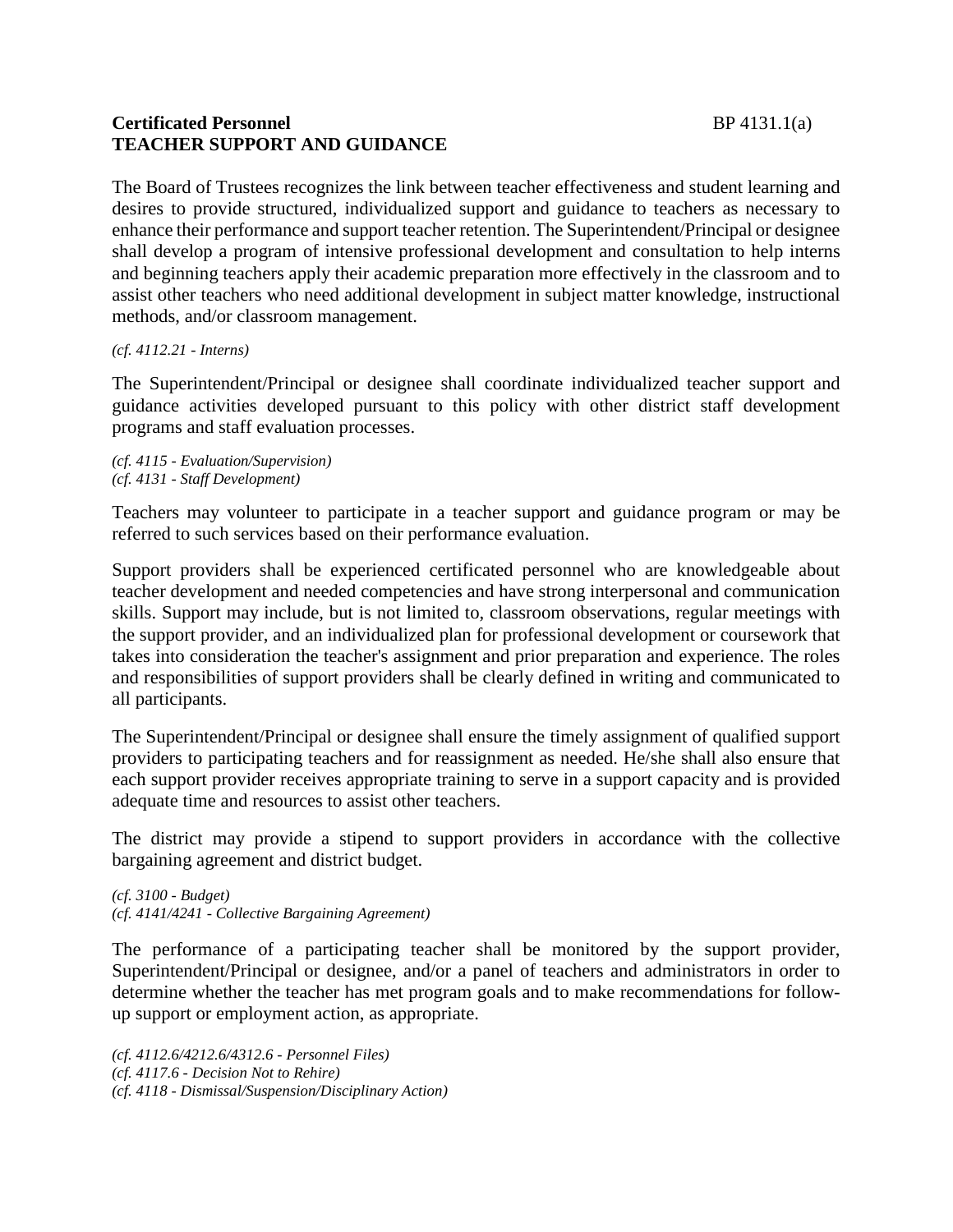# **TEACHER SUPPORT AND GUIDANCE** (continued)

The Superintendent/Principal or designee shall regularly evaluate the district's teacher support and guidance programs and shall report to the Board regarding program effectiveness in meeting district goals for teacher quality and retention. Evaluation reports may include, but are not limited to, data on program enrollment and completion, subsequent retention rates of participating teachers, and interviews or surveys of program participants.

*(cf. 0500 - Accountability)*

### **Beginning Teacher Induction Program**

The Superintendent/Principal or designee shall inform beginning teachers who possess a preliminary credential about induction programs or other options that are available to help them fulfill the requirements of the clear multiple subject, single subject, or education specialist credential pursuant to Education Code 44259.

*(cf. 4112.2 - Certification)*

*Legal Reference: (see next page)*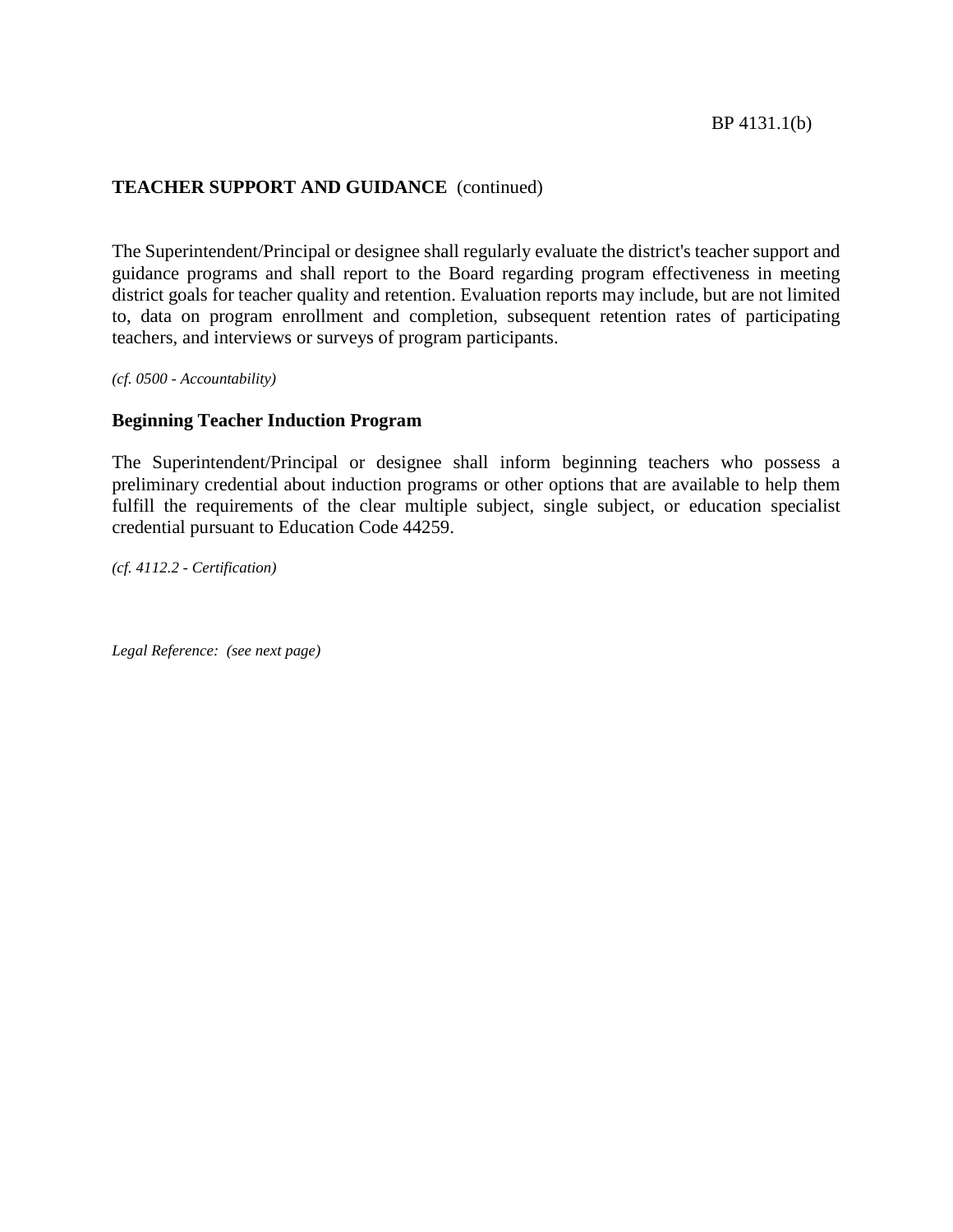#### **TEACHER SUPPORT AND GUIDANCE** (continued)

*Legal Reference:*

*EDUCATION CODE 44259 Credential requirements 44259.5 Standards for professional preparation programs 44275.4 Credential requirements, induction, out-of-state teachers 44325-44328 District interns 44450-44468 University interns 44830.3 Interns, professional development and guidance CODE OF REGULATIONS, TITLE 5 80021 Short-term staff permit 80021.1 Provisional internship permit 80026.5 Orientation, guidance, and assistance for emergency permit holders 80033 Intern teaching credential 80055 Intern credential 80413 Credential requirements 80413.3 Credential requirements; teachers with out-of-state credentials*

*Management Resources:*

*COMMISSION ON TEACHER CREDENTIALING PUBLICATIONS SB 2042 Multiple Subject and Single Subject Preliminary Credential Program Standards, rev. February 2014*

*Intern Preservice, Support and Supervision Requirements: Preparation to Teach English Learners, Program Sponsor Alert 13-06, June 3, 2013*

*Education Specialist Teaching and Other Related Services Credential Program Standards, rev. May 2013 Multiple and Single Subject Induction Programs (program standards, preconditions, and language addressing the teaching of English learners), rev. January 2013 California Standards for the Teaching Profession, October 2009 WEB SITES California Department of Education: http://www.cde.ca.gov California Federation of Teachers: http:/www.cft.org*

*California Teachers Association: http://www.cta.org*

*Commission on Teacher Credentialing: http://www.ctc.ca.gov*

Policy **CUDDEBACK UNION ELEMENTARY SCHOOL DISTRICT** adopted: December 11, 2019 Carlotta, California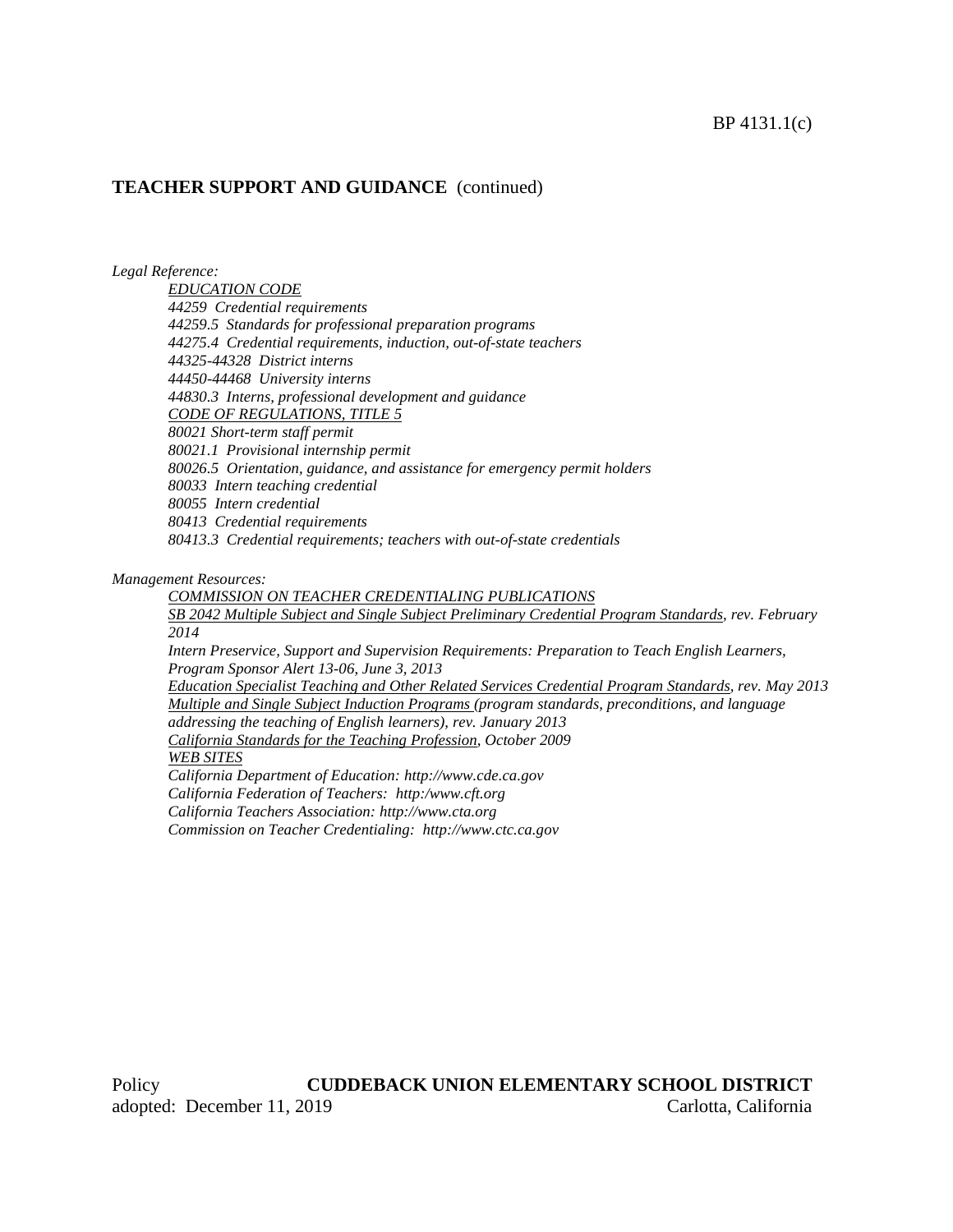## **TEACHER SUPPORT AND GUIDANCE**

## **Selection of Support Providers**

The Superintendent/Principal or designee shall design a written application for certificated personnel who want to be mentor teachers or support providers.

Any employee designated by the Superintendent/Principal or designee as a support provider shall, at a minimum, meet the following qualifications:

1. Possess a clear credential

*(cf. 4112.2 - Certification)*

- 2. Have at least three years of full-time teaching experience
- 3. Have demonstrated effective communication skills, subject matter knowledge, and mastery of a range of teaching strategies necessary to meet the needs of students

The Superintendent/Principal or designee may establish a school advisory committee to verify that candidates fulfill the qualifications established by the district, interview candidates, and recommend candidates to the Superintendent/Principal or designee.

The Superintendent/Principal or designee shall make the final selection of support providers and shall assign support providers to participating teachers. To the extent possible, the assigned support provider shall be one who teaches at the same grade levels, and/or in the same subject matter as the teacher(s) to whom he/she is assigned. No support provider shall be assigned to more than five teachers during a school year.

#### *(cf. 4113 - Assignment)*

The Superintendent/Principal or designee shall regularly evaluate the effectiveness of the support provider and may reassign or revoke his/her designation as a support provider.

### **Peer Review Panel**

The Superintendent/Principal or designee shall establish a peer review program to provide struggling teachers with feedback and guidance. When a teacher volunteers to participate or is referred due to unsatisfactory performance, written performance goals shall be established which are aligned with student learning and teacher evaluation criteria. The teacher shall be assigned a consulting teacher who shall provide assistance and review through multiple observations of the teacher during periods of classroom instruction. In addition, the teacher shall participate in sufficient professional development activities to assist him/her to improve teaching skills and knowledge. The consulting teacher shall maintain a written record of the teacher's activities and